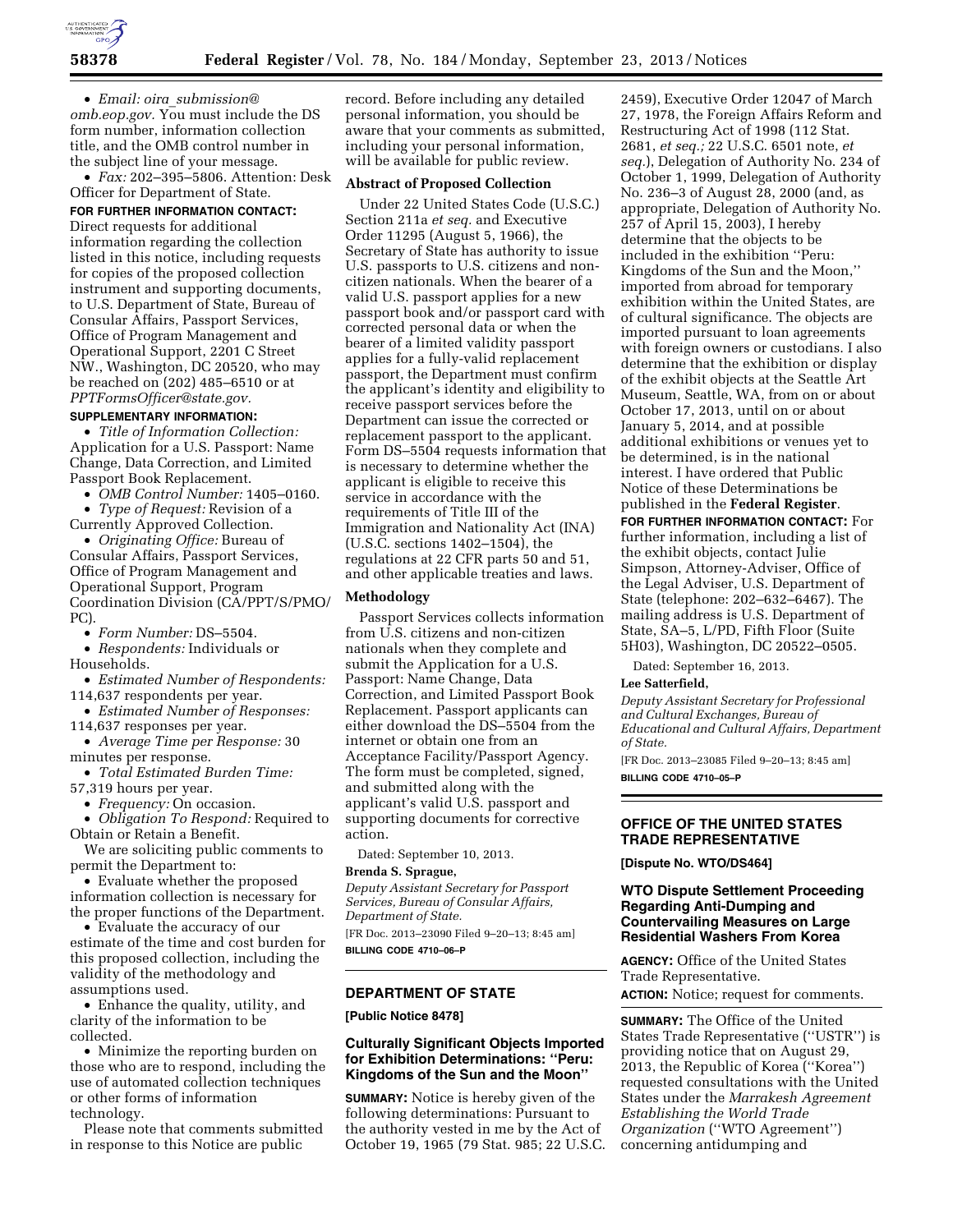countervailing duty measures regarding large residential washers (''washers'') from Korea. That request may be found at *[www.wto.org](http://www.wto.org)* in a document designated as WT/DS464/1. USTR invites written comments from the public concerning the issues raised in this dispute.

**DATES:** Although USTR will accept any comments received during the course of the dispute settlement proceedings, comments should be submitted on or before October 11, 2013, to be assured of timely consideration by USTR.

**ADDRESSES:** Public comments should be submitted electronically to *[www.regulations.gov,](http://www.regulations.gov)* docket number USTR–2013–0031. If you are unable to provide submissions by *[www.regulations.gov,](http://www.regulations.gov)* please contact Sandy McKinzy at (202) 395–9483 to arrange for an alternative method of transmission.

If (as explained below) the comment contains confidential information, then the comment should be submitted by fax only to Sandy McKinzy at (202) 395–3640.

**FOR FURTHER INFORMATION CONTACT:** J. Daniel Stirk, Associate General Counsel, Office of the United States Trade Representative, 600 17th Street NW., Washington, DC 20508, (202) 395–3150. **SUPPLEMENTARY INFORMATION:** USTR is providing notice that consultations have been requested pursuant to the WTO *Understanding on Rules and Procedures Governing the Settlement of Disputes*  (''DSU''). If such consultations should fail to resolve the matter and a dispute settlement panel is established pursuant to the DSU, such panel would hold its meetings in Geneva, Switzerland.

#### **Major Issues Raised by Korea**

On August 29, 2013, Korea requested consultations concerning antidumping and countervailing duty measures on washers from Korea. With respect to the antidumping measures, Korea challenges any determination by the Department of Commerce (''Commerce'') in which Commerce has applied or may apply a methodology that Korea describes as ''zeroing.'' Korea's challenge includes the completed antidumping investigation of washers from Korea, as well as future preliminary and final determinations in administrative reviews, new shipper reviews, sunset reviews and changed circumstances reviews. Korea also challenges any determination by Commerce in the washers antidumping proceeding in which Commerce has applied or may apply the second sentence of Article 2.4.2 of the *Agreement on Implementation of Article*  *VI of the GATT 1994* (''AD Agreement'') so as to use a methodology that Korea describes as ''zeroing.''

In addition, Korea challenges what it describes as ''[t]he United States' methodology of 'zeroing' as such when using the weighted average-totransaction comparison methodology in anti-dumping investigations, administrative reviews and other segments of anti-dumping proceedings.'' Korea also challenges Commerce's ''methodology for applying the second sentence of Article 2.4.2 as such.''

With respect to the countervailing duty measures on washers from Korea, Korea challenges Commerce's determination that Article 10(1)(3) of Korea's Restriction of Special Taxation Act (''RSTA'') is a subsidy that is specific within the meaning of Article 2.1 of the Agreement on Subsidies and Countervailing Measures (''SCM Agreement''), and Commerce's determination of the amount of subsidy benefit received by a respondent.

Korea also challenges Commerce's determination that Article 26 of the RSTA is a regionally specific subsidy, and Commerce's imposition of countervailing duties on one respondent that were attributable to tax credits that the respondent received for investments that it made under Article 26 of the RSTA.

Finally, Korea challenges Commerce's treatment of the Korea Development Bank (''KDB'') and Industrial Bank of Korea (''IBK'') as public bodies within the meaning of Article 1.1(a)(1)(i) of the SCM Agreement as well as Commerce's determination that ''the financing provided by the KDB and IBK were commercially unreasonable and thus conferred benefit within the meaning of [Article 1.2 and Article 14 of the SCM Agreement].''

Korea alleges inconsistencies with Articles 1, 2, 2.1, 2.4, 2.4.2, 5.8, 9.3, 9.4, 9.5, 11, and 18.4 of the AD Agreement, Articles 1.1, 1.2, 2.1, 2.2, 10, 14, and 19.4 of the SCM Agreement, Articles VI, VI:1, VI:2, and VI:3 of the *General Agreement on Tariffs and Trade 1994*  (''GATT 1994''), and Article XVI:4 of the WTO Agreement.

## **Public Comment: Requirements for Submissions**

Interested persons are invited to submit written comments concerning the issues raised in this dispute. Persons may submit public comments electronically to *[www.regulations.gov](http://www.regulations.gov)*  docket number USTR–2013–0031. If you are unable to provide submissions by *[www.regulations.gov,](http://www.regulations.gov)* please contact Sandy McKinzy at (202) 395–9483 to

arrange for an alternative method of transmission.

To submit comments via *[www.regulations.gov,](http://www.regulations.gov)* enter docket number USTR–2013–0031 on the home page and click ''search''. The site will provide a search-results page listing all documents associated with this docket. Find a reference to this notice by selecting ''Notice'' under ''Document Type'' on the left side of the searchresults page, and click on the link entitled ''Submit a Comment'' (For further information on using the *[www.regulations.gov](http://www.regulations.gov)* Web site, please consult the resources provided on the Web site by clicking on ''How to Use This Site'' on the left side of the home page.)

The *[www.regulations.gov](http://www.regulations.gov)* Web site allows users to provide comments by filling in a ''Type Comments'' field, or by attaching a document using an ''Upload File'' field. It is expected that most comments will be provided in an attached document. If a document is attached, it is sufficient to type ''See attached'' in the ''Type Comments'' field.

A person requesting that information contained in a comment that he/she submitted be treated as confidential business information must certify that such information is business confidential and would not customarily be released to the public by the submitter. Confidential business information must be clearly designated as such and the submission must be marked ''BUSINESS CONFIDENTIAL'' at the top and bottom of the cover page and each succeeding page. Any comment containing business confidential information must be submitted by fax to Sandy McKinzy at (202) 395–3640. A non-confidential summary of the confidential information must be submitted to *[www.regulations.gov.](http://www.regulations.gov)* The nonconfidential summary will be placed in the docket and will be open to public inspection.

USTR may determine that information or advice contained in a comment submitted, other than business confidential information, is confidential in accordance with Section 135(g)(2) of the Trade Act of 1974 (19 U.S.C.  $2155(g)(2)$ ). If the submitter believes that information or advice may qualify as such, the submitter—

(1) Must clearly so designate the information or advice;

(2) Must clearly mark the material as ''SUBMITTED IN CONFIDENCE'' at the top and bottom of the cover page and each succeeding page; and

(3) Must provide a non-confidential summary of the information or advice.